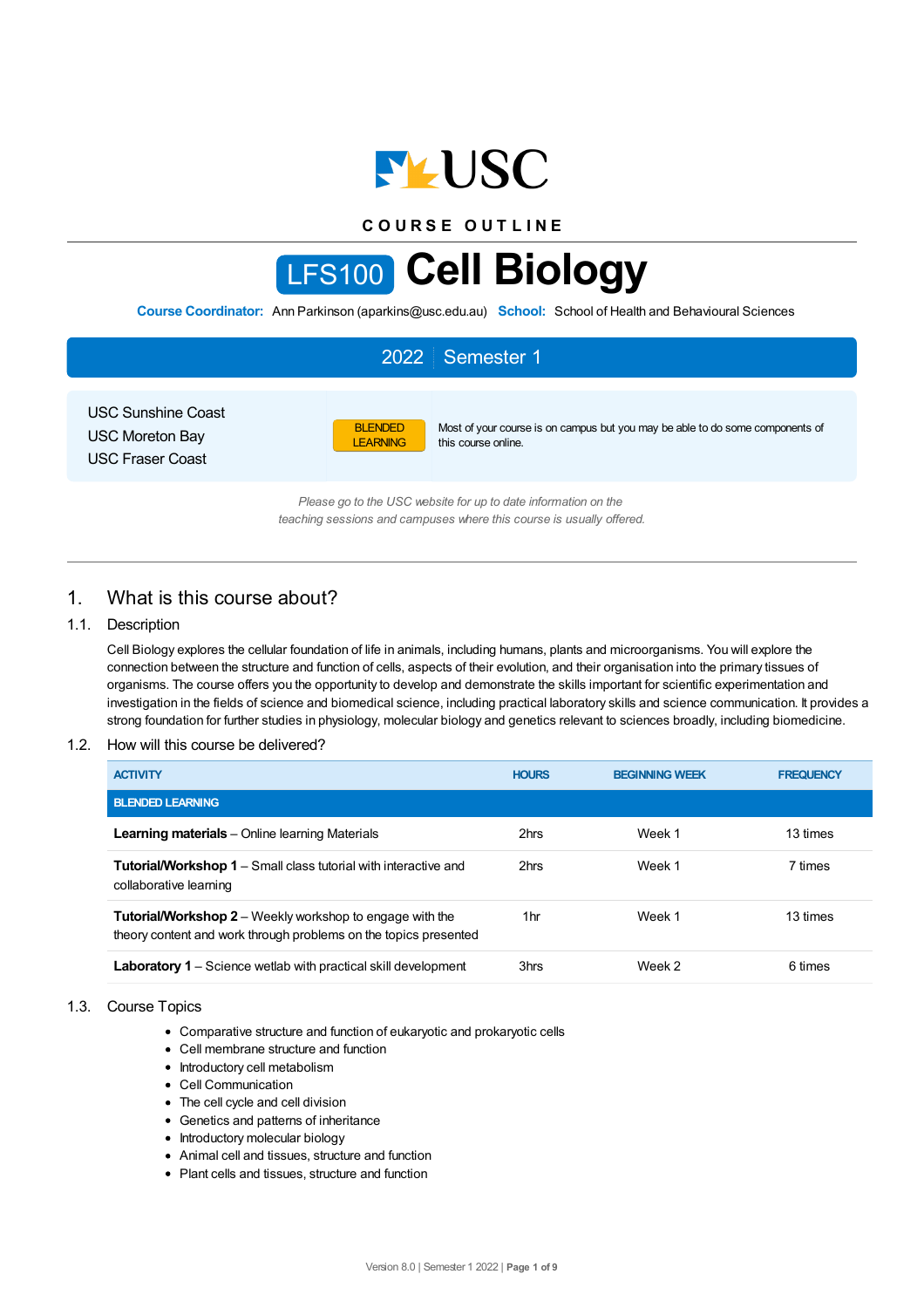# 2. What level is this course?

# 100 Level (Introductory)

Engaging with discipline knowledge and skills at foundational level, broad application of knowledge and skills in familiar contexts and with support. Limited or no prerequisites. Normally, associated with the first full-time study year of an undergraduate program.

# 3. What is the unit value of this course?

12 units

# 4. How does this course contribute to my learning?

|                  | <b>COURSE LEARNING OUTCOMES</b>                                                                                                            | <b>GRADUATE QUALITIES</b>                                                 |
|------------------|--------------------------------------------------------------------------------------------------------------------------------------------|---------------------------------------------------------------------------|
|                  | On successful completion of this course, you should be able to                                                                             | Completing these tasks<br>successfully will contribute to<br>you becoming |
|                  | Describe the basic structure and function of cells in living organisms.                                                                    | Knowledgeable                                                             |
| (2)              | Apply knowledge of cell structures and functions to solve problems.                                                                        | Knowledgeable<br>Creative and critical thinker                            |
| $\left(3\right)$ | Research, critically evaluate, and ethically present appropriate and relevant literature about cells in<br>a creative and informative way. | Knowledgeable<br>Creative and critical thinker<br>Ethical                 |
| $\sqrt{4}$       | Demonstrate the procedures for observing and recording biological specimens using compound<br>light microscopy.                            | Knowledgeable<br>Empowered                                                |
| 【5               | Present results of an experiment in a standard scientific format.                                                                          | Knowledgeable<br>Creative and critical thinker                            |

# 5. Am Ieligible to enrol in this course?

Refer to the USC [Glossary](https://www.usc.edu.au/about/policies-and-procedures/glossary-of-terms-for-policy-and-procedures) of terms for definitions of "pre-requisites, co-requisites and anti-requisites".

# 5.1. Pre-requisites

Not applicable

### 5.2. Co-requisites

Not applicable

# 5.3. Anti-requisites

SCI103 or LFS101 or LFS103

# 5.4. Specific assumed prior knowledge and skills (where applicable)

Not applicable

# 6. How am Igoing to be assessed?

### 6.1. Grading Scale

Standard Grading (GRD)

High Distinction (HD), Distinction (DN), Credit (CR), Pass (PS), Fail (FL).

### 6.2. Details of early feedback on progress

This course will provide you with early feedback on your learning of cell biology topics and scientific skills. This feedback will be in the form of in-class feedback on a formative class preparation task in week 2, and subsequent in-class feedback on summative class preparation tasks from week 2 onwards. In addition, there are weekly formative online quizzes throughout semester and a summative quiz in week 3. You can use the feedback provided to identify if you require additional support for your learning of cell biology.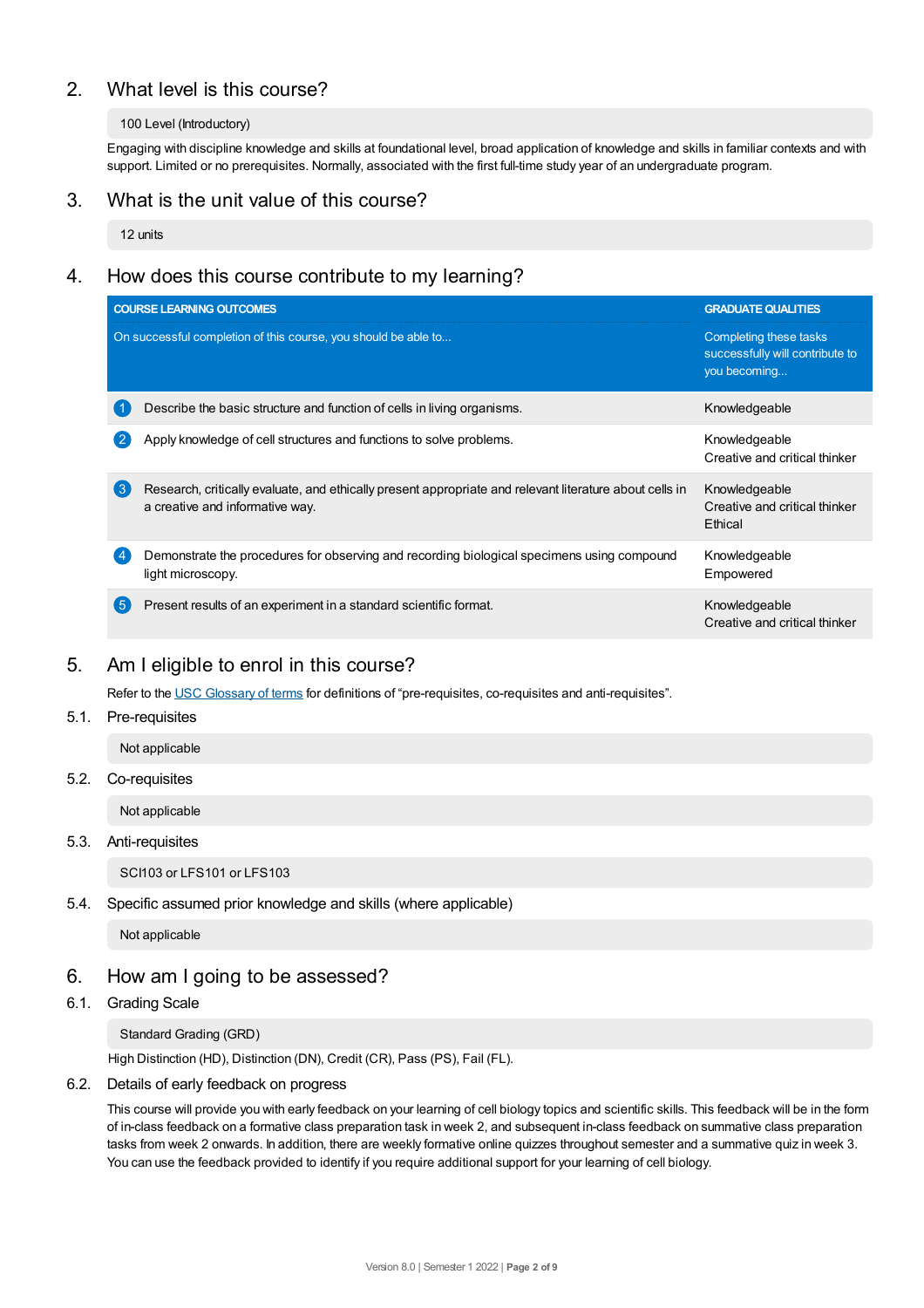# 6.3. Assessment tasks

| <b>DELIVERY</b><br><b>MODE</b> | <b>TASK</b><br>NO. | <b>ASSESSMENT</b><br><b>PRODUCT</b>       | <b>INDIVIDUAL</b><br><b>OR GROUP</b> | <b>WEIGHTING</b><br>% | <b>WHAT IS THE</b><br><b>DURATION /</b><br>LENGTH?                                                                                                                                                                                                                                                                                                                       | <b>WHEN SHOULD I</b><br>SUBMIT?                 | <b>WHERE SHOULD I</b><br><b>SUBMIT IT?</b>                               |
|--------------------------------|--------------------|-------------------------------------------|--------------------------------------|-----------------------|--------------------------------------------------------------------------------------------------------------------------------------------------------------------------------------------------------------------------------------------------------------------------------------------------------------------------------------------------------------------------|-------------------------------------------------|--------------------------------------------------------------------------|
| All                            | $\mathbf{1}$       | Portfolio                                 | Individual<br>and Group              | 40%                   | Multiple<br>components,<br>including:<br>preparation<br>and<br>participation<br>in practical<br>classes, 3<br>hour duration;<br>online quizzes<br>and questions<br>- responses<br>will take $15 -$<br>25 minutes<br>per week;<br>graphing<br>assignment-<br>approximately<br>30 minutes;<br>the online<br>practical<br>exam in week<br>$13 - 90$<br>minutes<br>duration. | Throughout teaching<br>period (refer to Format) | Online Assignment<br>Submission with<br>plagiarism check and<br>in class |
| All                            | $\overline{c}$     | Artefact - Creative,<br>and Written Piece | Individual or<br>Group               | 20%                   | Wk4<br>Checkpoint<br>approx 50<br>words; Week<br>10<br>complete CSi<br>approx 500<br>words                                                                                                                                                                                                                                                                               | Week 10                                         | Online Assignment<br>Submission with<br>plagiarism check                 |
| All                            | 3                  | Examination -<br>Centrally<br>Scheduled   | Individual                           | 40%                   | 2 hours                                                                                                                                                                                                                                                                                                                                                                  | Exam Period                                     | Exam Venue                                                               |

# **All - Assessment Task 1:** Theoretical and Practical Portfolio

| <b>GOAL:</b>    | For you to engage in the theoretical and practical components of the course regularly and actively, to facilitate your<br>learning.                                                                                                                                                                                                                                                                                                                                                                                                                                                   |
|-----------------|---------------------------------------------------------------------------------------------------------------------------------------------------------------------------------------------------------------------------------------------------------------------------------------------------------------------------------------------------------------------------------------------------------------------------------------------------------------------------------------------------------------------------------------------------------------------------------------|
| <b>PRODUCT:</b> | Portfolio                                                                                                                                                                                                                                                                                                                                                                                                                                                                                                                                                                             |
| <b>FORMAT:</b>  | A series of assignments consisting of: written responses to questions; online quiz questions including MCQ and short<br>responses; data calculations, graphing and interpretation of data, scientific drawing and scale bar calculations; solving of<br>problems. The assessments will include 6 x practical preparation and participation (6%; weeks 2,4,6,8,10 and 12); 3 x<br>online quizzes (9%; weeks 3, 7 and 12); graphing assignment (5%, week 7); and will culminate in the practical exam in the<br>Week 13 Workshop 1 (20%).<br>Further detail will be provided on Canvas. |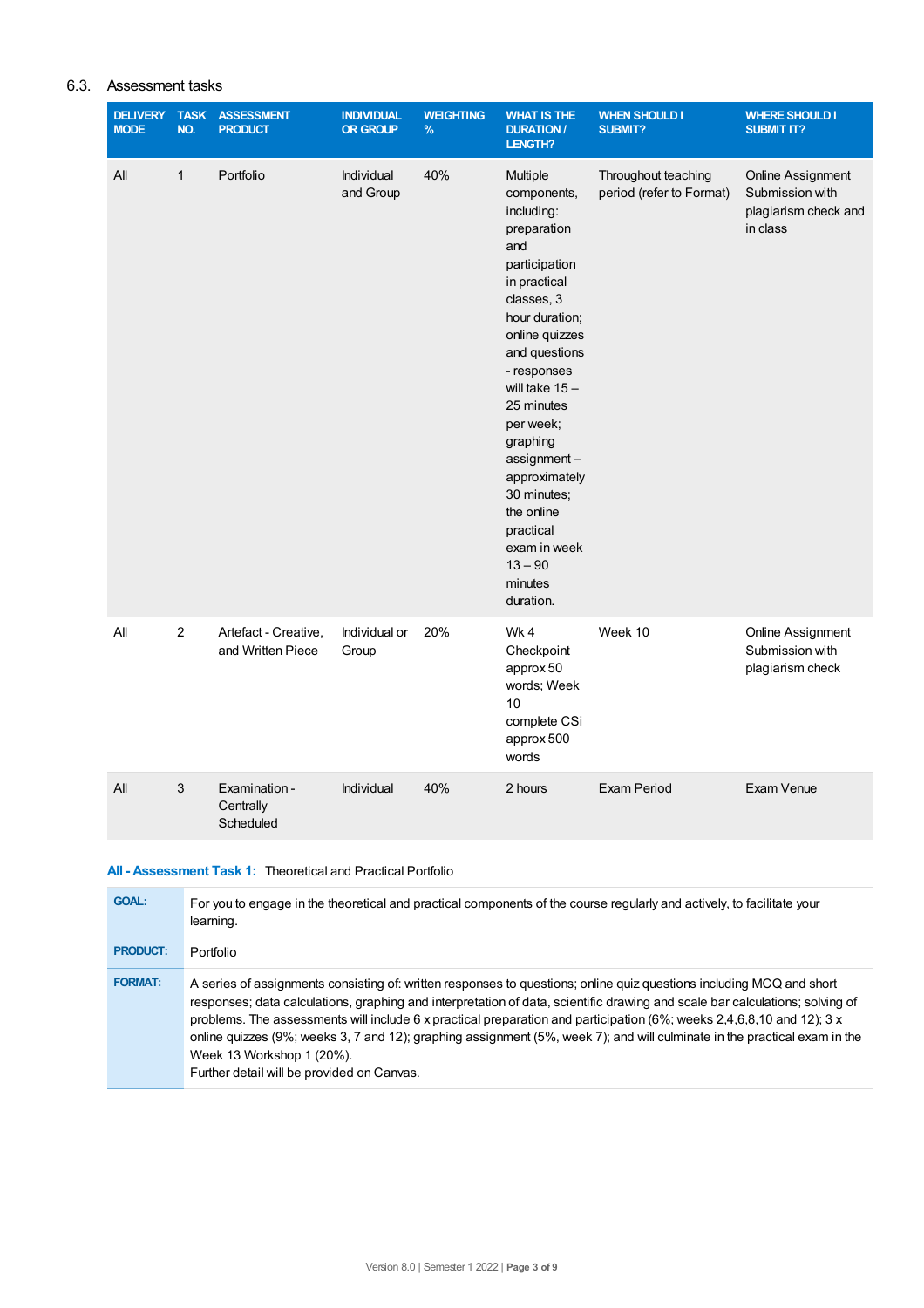| <b>CRITERIA:</b> | No. |                                                                                                                     | <b>Learning Outcome</b><br>assessed |
|------------------|-----|---------------------------------------------------------------------------------------------------------------------|-------------------------------------|
|                  |     | Participation in laboratory classes to learn about cells, and develop skills of microscopy<br>and scientific method | 0246                                |
|                  | 2   | Description of structures and functions of cells                                                                    |                                     |
|                  | 3   | Application of cell biology knowledge to solve problems                                                             | 【2】                                 |
|                  | 4   | Demonstration and understanding of light microscopy skills                                                          | $\overline{4}$                      |
|                  | 5   | Presentation of data in a standard scientific format                                                                | (5)                                 |
|                  |     |                                                                                                                     |                                     |

# **All - Assessment Task 2:** Cell Specific Investigation (CSi) Assignment

| <b>GOAL:</b>     | This task is designed to help you explore the world of cells and how they are important for life. You will gain skills in<br>searching for relevant academic literature and communicating in scientific language. You will revise various concepts in cell<br>biology and how they are important for your chosen cell type. In addition, if you elect to complete the CSI in a group you will<br>gain experience in working in a team.                                                                                                                                                                                                                                                                                                                                                                                                                                                                       |                                                                                                               |                                     |  |  |  |  |
|------------------|--------------------------------------------------------------------------------------------------------------------------------------------------------------------------------------------------------------------------------------------------------------------------------------------------------------------------------------------------------------------------------------------------------------------------------------------------------------------------------------------------------------------------------------------------------------------------------------------------------------------------------------------------------------------------------------------------------------------------------------------------------------------------------------------------------------------------------------------------------------------------------------------------------------|---------------------------------------------------------------------------------------------------------------|-------------------------------------|--|--|--|--|
| <b>PRODUCT:</b>  | Artefact - Creative, and Written Piece                                                                                                                                                                                                                                                                                                                                                                                                                                                                                                                                                                                                                                                                                                                                                                                                                                                                       |                                                                                                               |                                     |  |  |  |  |
| <b>FORMAT:</b>   | Submit: Weeks 4, 10. You will work as either an individual or in a group of 2-3 students to produce a 500 word written<br>piece with an accompanying diagram describing the structure and function of a cell.<br>In week 4 you will individually choose your cell and give a brief description of the cell (2-3 sentences and a reference, 50<br>words); submit to Canvas for formative feedback.<br>In Week 10 you will submit your written assignment with in-text references and reference list to Turnitin (text matching<br>software for plagiarism checking) for a Self Audit. You will download your Turnitin originality report and check for any<br>matching text and make any changes, as appropriate, to your text.<br>You will then submit the Final CSi document - written piece and diagram to Canvas in week 10.<br>Further instructions, resources and a rubric will be available on Canvas. |                                                                                                               |                                     |  |  |  |  |
|                  |                                                                                                                                                                                                                                                                                                                                                                                                                                                                                                                                                                                                                                                                                                                                                                                                                                                                                                              |                                                                                                               |                                     |  |  |  |  |
| <b>CRITERIA:</b> | No.                                                                                                                                                                                                                                                                                                                                                                                                                                                                                                                                                                                                                                                                                                                                                                                                                                                                                                          |                                                                                                               | <b>Learning Outcome</b><br>assessed |  |  |  |  |
|                  | $\mathbf{1}$                                                                                                                                                                                                                                                                                                                                                                                                                                                                                                                                                                                                                                                                                                                                                                                                                                                                                                 | Description of the structure and function of the cell using appropriate and relevant scientific<br>literature | 006                                 |  |  |  |  |
|                  | $\overline{2}$                                                                                                                                                                                                                                                                                                                                                                                                                                                                                                                                                                                                                                                                                                                                                                                                                                                                                               | Integration of cell biology concepts discussed in the theory modules specific to your<br>chosen cell          | 0 2                                 |  |  |  |  |
|                  | 3                                                                                                                                                                                                                                                                                                                                                                                                                                                                                                                                                                                                                                                                                                                                                                                                                                                                                                            | Adherence to instructions on presentation and formatting, including referencing.                              | 3                                   |  |  |  |  |
|                  | 4                                                                                                                                                                                                                                                                                                                                                                                                                                                                                                                                                                                                                                                                                                                                                                                                                                                                                                            | Description of the cell using appropriate scientific and academic language.                                   | 08                                  |  |  |  |  |

# **All - Assessment Task 3:** End of semester Examination

| <b>GOAL:</b>    | To assess your understanding of and ability to apply knowledge of the theory of cell biology presented in the course.                                       |
|-----------------|-------------------------------------------------------------------------------------------------------------------------------------------------------------|
| <b>PRODUCT:</b> | Examination - Centrally Scheduled                                                                                                                           |
| <b>FORMAT:</b>  | A comprehensive, two hour final examination, consisting of multiple choice and short answer style questions.<br>Further details will be provided on Canvas. |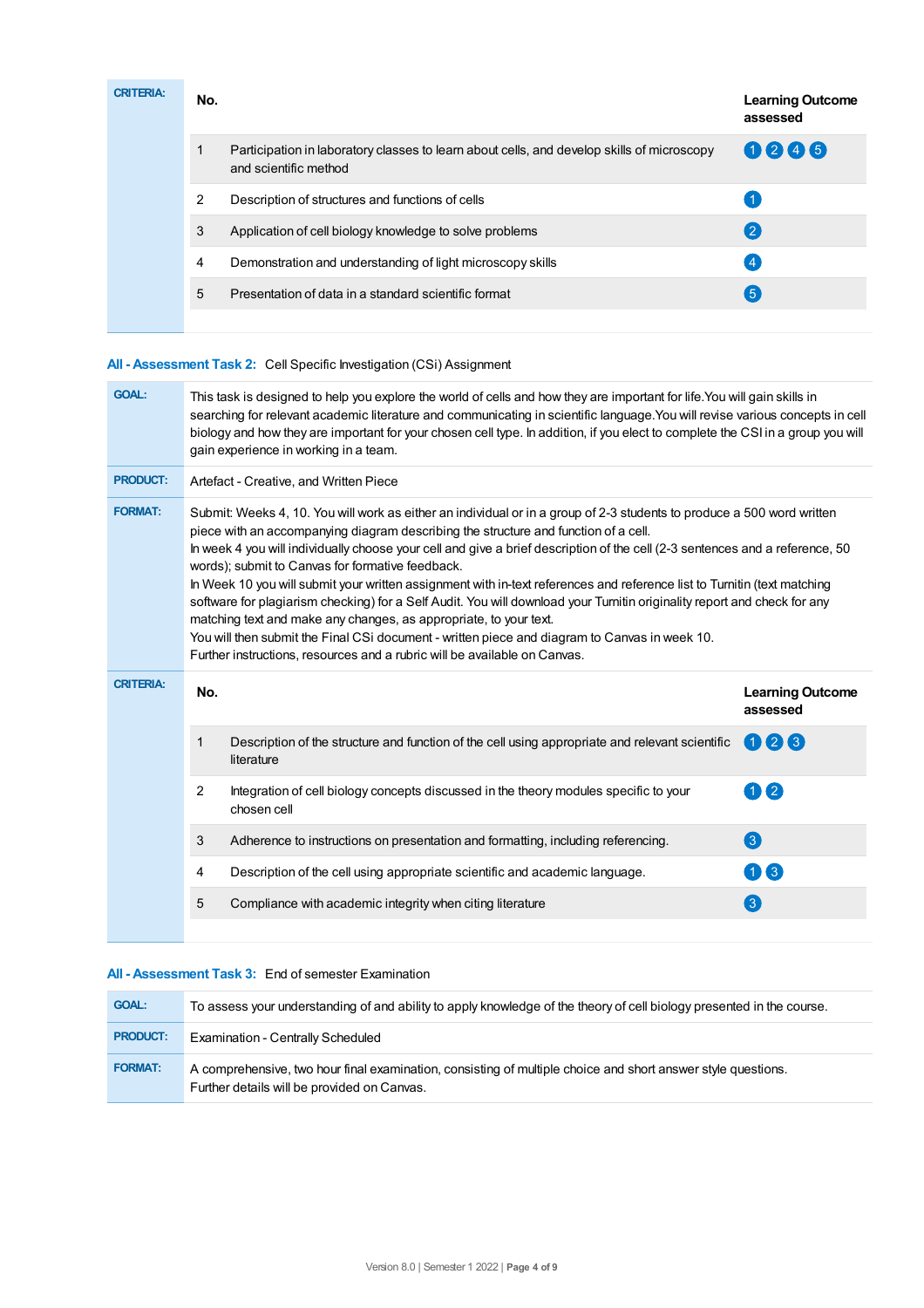| <b>CRITERIA:</b> | No. |                                                                          | <b>Learning Outcome</b><br>assessed |
|------------------|-----|--------------------------------------------------------------------------|-------------------------------------|
|                  |     | Description of structure and function of cells                           |                                     |
|                  | 2   | Demonstration of the connection between structure and function of cells  | $\mathbf{1}$                        |
|                  | 3   | Demonstration of structure and function of tissues in animals and plants | $\mathbf{0}$                        |
|                  | 4   | Application of knowledge of cell biology theory to solve problems        | 2                                   |
|                  |     |                                                                          |                                     |

# 7. Directed study hours

A 12-unit course will have total of 150 learning hours which will include directed study hours (including online if required), self-directed learning and completion of assessable tasks. Directed study hours may vary by location. Student workload is calculated at 12.5 learning hours per one unit.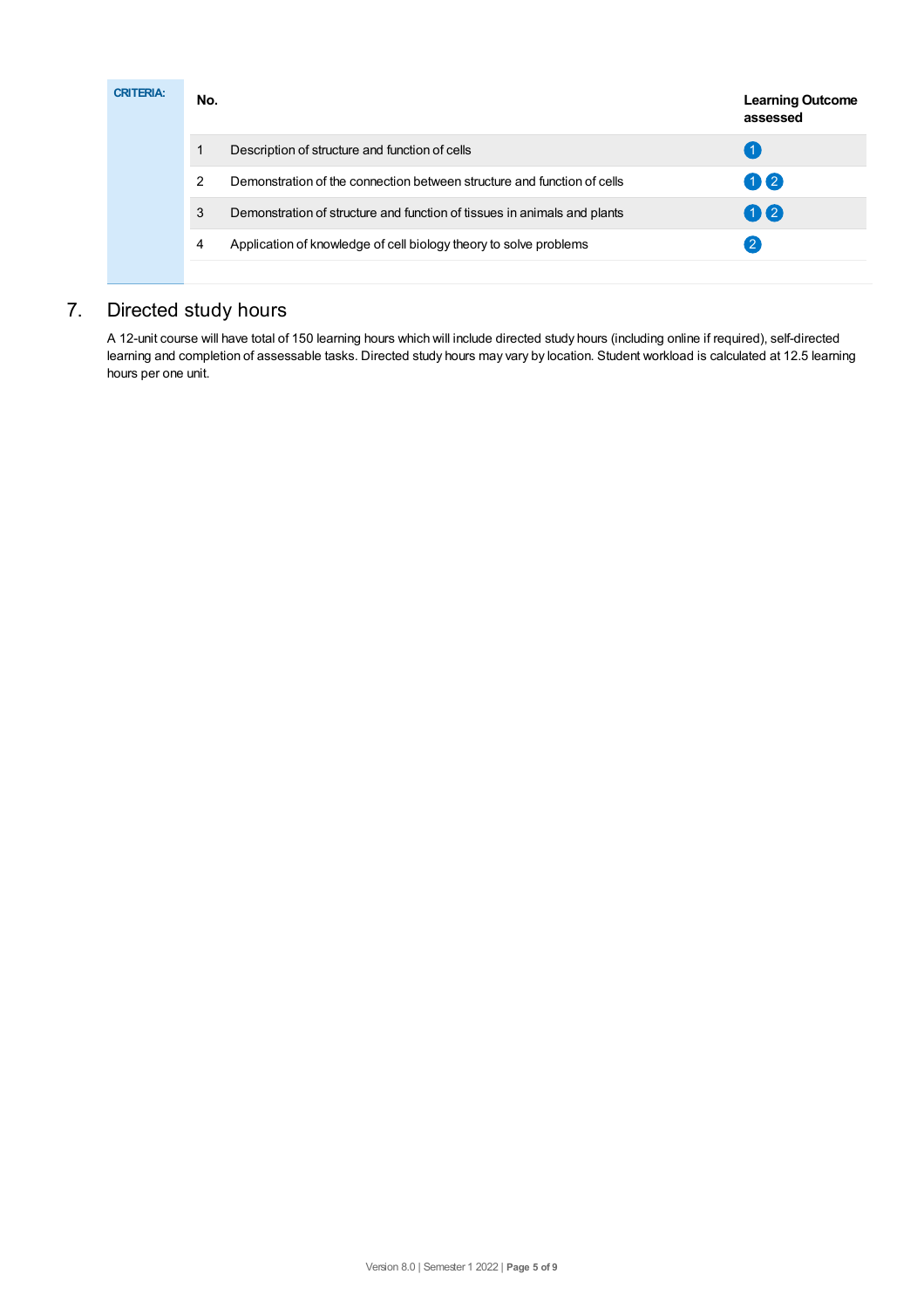# 7.1. Schedule

| <b>PERIOD AND TOPIC</b>                                    | <b>ACTIVITIES</b>                                                                                                                                                                                                            |
|------------------------------------------------------------|------------------------------------------------------------------------------------------------------------------------------------------------------------------------------------------------------------------------------|
| Week 1: Cell structure and Function (Part 1)               | Online Learning Materials and Weekly Lectorial: Cell structure and<br>function of Eukaryotic and Prokaryotic cells<br>Workshop 1: Course introduction, scientific drawing and scale bar<br>calculations                      |
| Week 2: Cell structure and Function (Part 2)               | Online Learning Materials and Weekly Lectorial: Cell structure and<br>function of Eukaryotic and Prokaryotic cells<br>Laboratory 1: An introduction to the cell using compound light<br>microscopy                           |
| Week 3: Cell membrane structure and function               | Online Learning Materials and Weekly Lectorial: Cell membrane<br>structure and function<br>Workshop 2: Preparing results from experimental data; graphing<br>exercises; Concept revision: cell structure and function        |
| Week 4: Introduction to cell metabolism                    | Online Learning Materials and Weekly Lectorial: Introduction to cell<br>metabolism<br>Laboratory 2: Osmosis in cells                                                                                                         |
| Week 5: Cell communication                                 | Online Learning Materials and Weekly Lectorial: Cell<br>communication<br>Workshop 3: Concept revision cell membrane structure and<br>function and cell metabolism                                                            |
| Week 6: The cell cycle and cell division                   | Online Learning Materials and Weekly Lectorial: The cell cycle and<br>cell division.<br>Laboratory 3: Enzyme activity (catalase) in liver tissue                                                                             |
| Week 7: Genetics I – Mendel and the Gene Idea              | Online Learning Materials and Weekly Lectorial: Genetics I-<br>Mendel and the Gene Idea<br>Workshop 4: Using a Rubric for assessment and Cycle Revision                                                                      |
| Week 8: Genetics II - The chromosomal basis of inheritance | Online Learning Materials and Weekly Lectorial: Genetics II - The<br>chromosomal basis of inheritance<br>Laboratory 4: Garlic root tip squash chromosomes in mitosis) and<br>Reebop genetics                                 |
| Week 9: Introduction to Molecular Biology - DNA to Protein | Online Learning Materials and Weekly Lectorial: Introduction to<br>Molecular Biology - DNA to Protein<br>Workshop 5: Assessment preparation - using Turnitin in Canvas<br>and Concept revision - Genetics and DNA activities |
| Week 10: Animal cells and tissues                          | Online Learning Materials and Weekly Lectorial: Animals tissues<br>Laboratory 5: Animal cells and tissues                                                                                                                    |
| Week 11: Plant cells and tissues                           | Online Learning materials and Weekly Lectorial: Plants cells and<br>tissues<br>Workshop 6: Concept revision animal and plant cells and tissues;<br>assessment preparation week 13 Practical Exam                             |
| Week 12: Case studies in eukaryotic and prokaryotic cells  | Online Learning Materials and Weekly Lectorial: applications to<br>cell function<br>Laboratory 6: Plant Cells and Tissues                                                                                                    |
| Week 13: Semester Review                                   | Weekly Lectorial: Review of the semester"s learning materials to<br>prepare for Task 3 Final Examination<br>Workshop 7: Task 1 Practical Exam                                                                                |

# 8. What resources do I need to undertake this course?

Please note: Course information, including specific information of recommended readings, learning activities, resources, weekly readings, etc. are available on the course Canvas site– Please log in as soon as possible.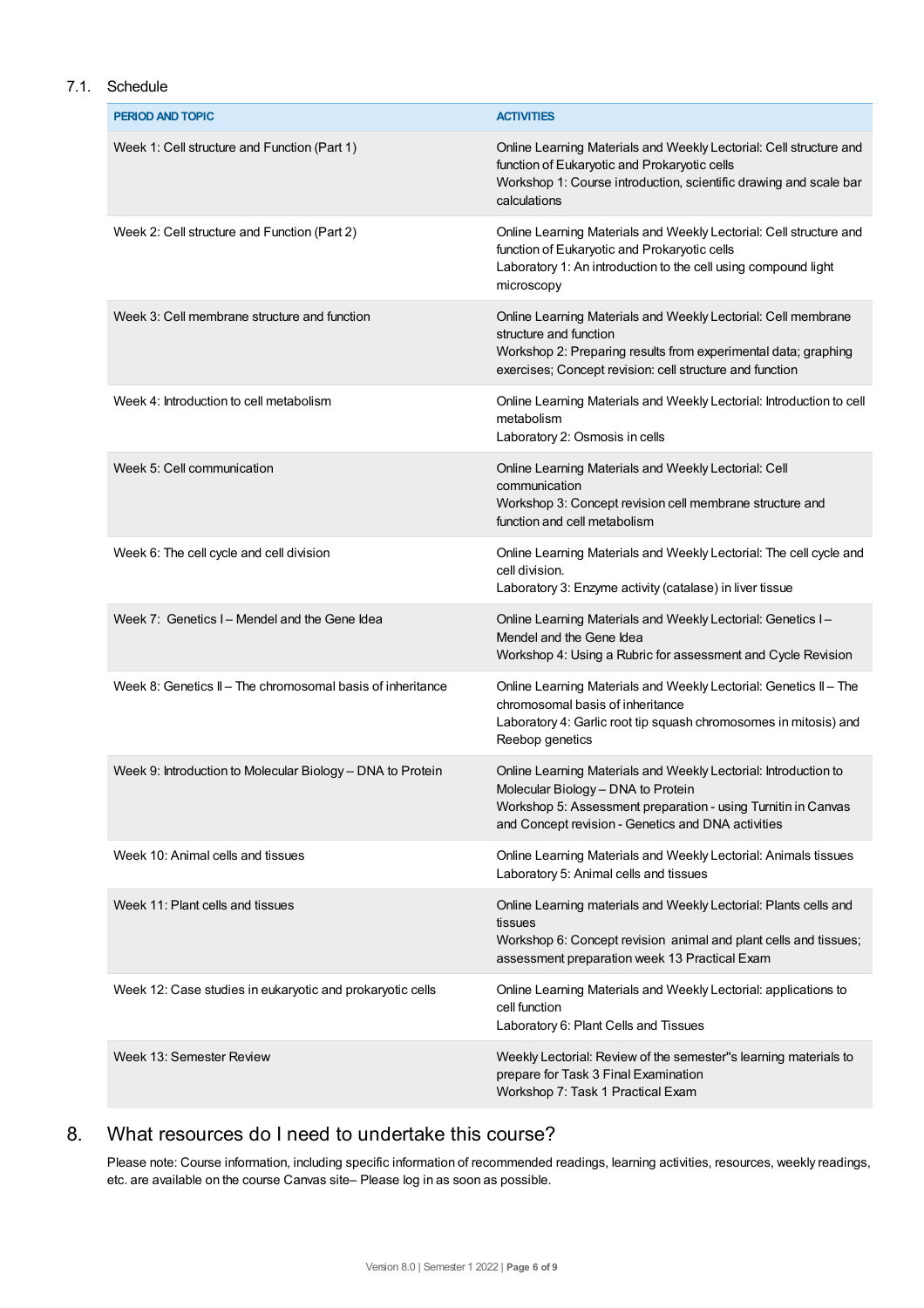# 8.1. Prescribed text(s) or course reader

Please note that you need to have regular access to the resource(s) listed below. Resources may be required or recommended.

| <b>REQUIRED?</b> | <b>AUTHOR</b>                                                                                                                                          | <b>YEAR</b> | <b>TITLE</b>                              | <b>EDITION</b> | <b>PUBLISHER</b> |
|------------------|--------------------------------------------------------------------------------------------------------------------------------------------------------|-------------|-------------------------------------------|----------------|------------------|
| Required         | Urry LA, Meyers N, Cain<br>ML, Wasserman SA,<br>Minorsky PV, Orr RB,<br>Burke da Silva K,<br>Parkinson A, Lluka L and<br>Chunduri P                    | 2021        | Campbell Biology                          | (12th)<br>Ed)  | Pearson          |
| Required         | LISA URRY (A. &<br>MEYERS, NOEL &<br>CAIN, MICHAEL, L. ET<br>AL.), Noel<br>Meyers, Michael<br>Cain, Steven<br>Wasserman, Peter<br>Minorsky, Jane Reece | 2019        | Cell Biology LFS100 (Custom Edition)      | (11th)<br>Ed)  | Pearson          |
| Required         | n/a                                                                                                                                                    | 2022        | LFS100 Workbook - Tutorial and Lab manual | n/a            | n/a              |

## 8.2. Specific requirements

You must wear a lab coat, enclosed shoes, and safety glasses during laboratory classes. You must either purchase and bring to lab classes a copy of the LFS100 Cell Biology Workbook: Workshop and Laboratory manual. A bound copy of the workbook will be available for purchase from Mail and Print Services (MaPS) , or alternatively print the manual and bind it yourself.

# 9. How are risks managed in this course?

Risk assessments have been performed for all laboratory classes and a moderate level of health and safety risk exists. Moderate risks are those associated with laboratory work such as working with chemicals and hazardous substances. You will be required to undertake laboratory induction training and it is also your responsibility to review course material, search online, discuss with lecturers and peers and understand the health and safety risks associated with your specific course of study and to familiarise yourself with the University's general health and safety principles by reviewing the online [induction](https://online.usc.edu.au/webapps/blackboard/content/listContentEditable.jsp?content_id=_632657_1&course_id=_14432_1) training for students, and following the instructions of the University staff

# 10. What administrative information is relevant to this course?

# 10.1. Assessment: Academic Integrity

Academic integrity is the ethical standard of university participation. It ensures that students graduate as a result of proving they are competent in their discipline. This is integral in maintaining the value of academic qualifications. Each industry has expectations and standards of the skills and knowledge within that discipline and these are reflected in assessment.

Academic integrity means that you do not engage in any activity that is considered to be academic fraud; including plagiarism, collusion or outsourcing any part of any assessment item to any other person. You are expected to be honest and ethical by completing all work yourself and indicating in your work which ideas and information were developed by you and which were taken from others. You cannot provide your assessment work to others.You are also expected to provide evidence of wide and critical reading, usually by using appropriate academic references.

In order to minimise incidents of academic fraud, this course may require that some of its assessment tasks, when submitted to Canvas, are electronically checked through Turnitin. This software allows for text comparisons to be made between your submitted assessment item and all other work to which Turnitin has access.

### 10.2. Assessment: Additional Requirements

Eligibility for Supplementary Assessment

- Your eligibility for supplementary assessment in a course is dependent of the following conditions applying:
- a. The final mark is in the percentage range 47% to 49.4%
- b. The course is graded using the Standard Grading scale
- c. You have not failed an assessment task in the course due to academic misconduct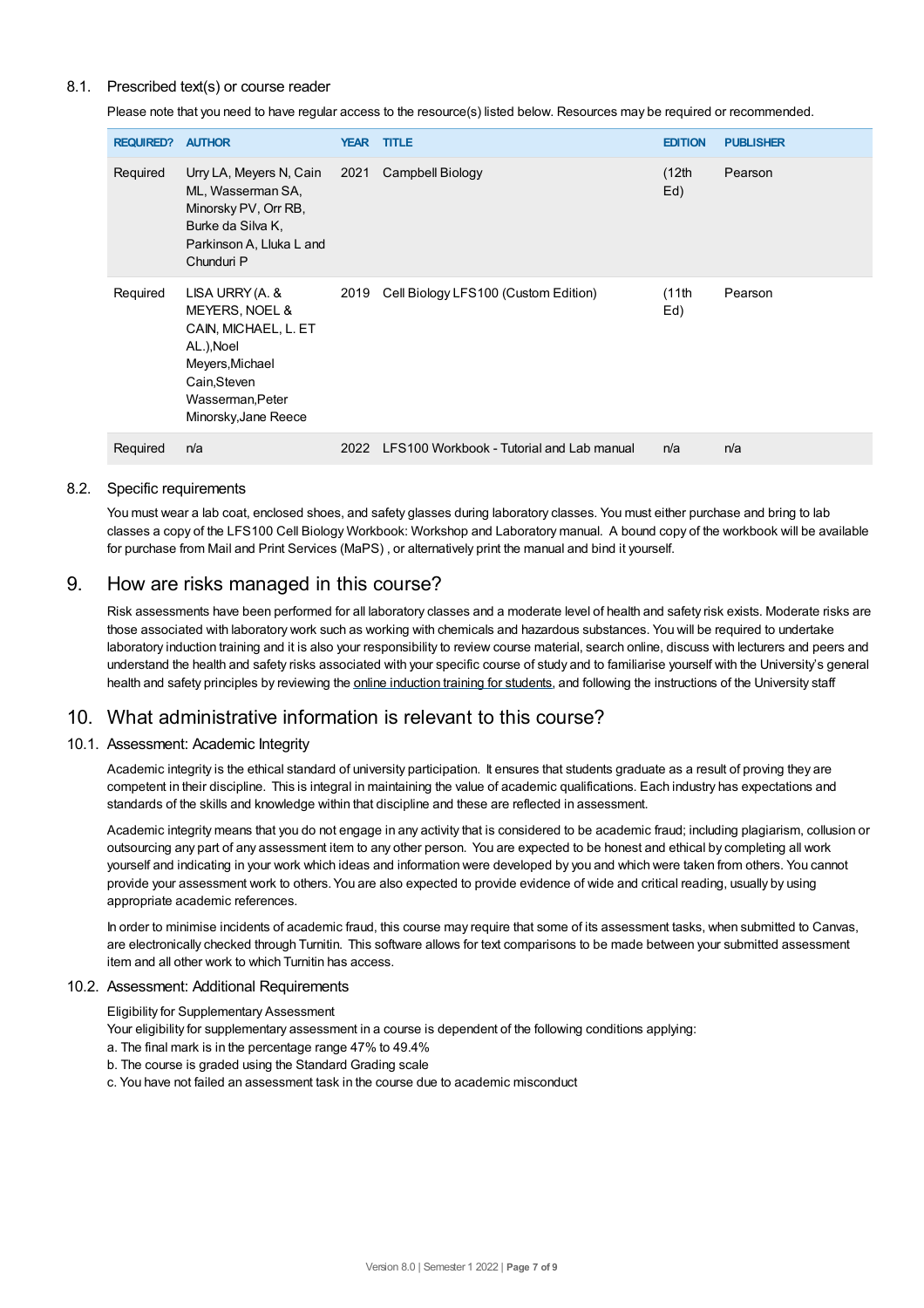## 10.3. Assessment: Submission penalties

Late submission of assessment tasks may be penalised at the following maximum rate (the rates are cumulative):

- 5% (of the assessment task's identified value) per day for the first two days from the date identified as the due date for the assessment task.

- 10% (of the assessment task's identified value) for the third day

- 20% (of the assessment task's identified value) for the fourth day and subsequent days up to and including seven days from the date identified as the due date for the assessment task.

- A result of zero is awarded for an assessment task submitted after seven days from the date identified as the due date for the assessment task.

Weekdays and weekends are included in the calculation of days late.

To request an extension you must contact your course coordinator to negotiate an outcome.

### 10.4. SafeUSC

USC is committed to a culture of respect and providing a safe and supportive environment for all members of our community. For immediate assistance on campus contact SafeUSC by phone: 07 [5430](tel:07%205430%201168) 1168 or using the [SafeZone](https://www.safezoneapp.com) app. For general enquires contact the SafeUSC team by phone 07 [5456](tel:07%205456%203864) 3864 or email [safe@usc.edu.au](mailto:safe@usc.edu.au).

The SafeUSC Specialist Service is a Student Wellbeing service that provides free and confidential support to students who may have experienced or observed behaviour that could cause fear, offence or trauma. To contact the service call 07 [5430](tel:07%205430%201226) 1226 or email [studentwellbeing@usc.edu.au](mailto:studentwellbeing@usc.edu.au).

### 10.5. Study help

For help with course-specific advice, for example what information to include in your assessment, you should first contact your tutor, then your course coordinator, if needed.

If you require additional assistance, the Learning Advisers are trained professionals who are ready to help you develop a wide range of academic skills. Visit the Learning [Advisers](https://www.usc.edu.au/current-students/student-support/academic-and-study-support/learning-advisers) web page for more information, or contact Student Central for further assistance: +61 7 5430 2890 or [studentcentral@usc.edu.au](mailto:studentcentral@usc.edu.au).

### 10.6. Wellbeing Services

Student Wellbeing provide free and confidential counselling on a wide range of personal, academic, social and psychological matters, to foster positive mental health and wellbeing for your academic success.

To book a confidential appointment go to [Student](https://studenthub.usc.edu.au/) Hub, email [studentwellbeing@usc.edu.au](mailto:studentwellbeing@usc.edu.au) or call 07 5430 1226.

### 10.7. AccessAbility Services

Ability Advisers ensure equal access to all aspects of university life. If your studies are affected by a disability, learning disorder mental health issue, injury or illness, or you are a primary carer for someone with a disability or who is considered frail and aged, [AccessAbility](https://www.usc.edu.au/learn/student-support/accessability-services/documentation-requirements) Services can provide access to appropriate reasonable adjustments and practical advice about the support and facilities available to you throughout the University.

To book a confidential appointment go to [Student](https://studenthub.usc.edu.au/) Hub, email [AccessAbility@usc.edu.au](mailto:AccessAbility@usc.edu.au) or call 07 5430 2890.

### 10.8. Links to relevant University policy and procedures

For more information on Academic Learning & Teaching categories including:

- Assessment: Courses and Coursework Programs
- Review of Assessment and Final Grades
- Supplementary Assessment
- Administration of Central Examinations
- **•** Deferred Examinations
- Student Academic Misconduct
- Students with a Disability

Visit the USC website: <https://www.usc.edu.au/explore/policies-and-procedures#academic-learning-and-teaching>

### 10.9. Student Charter

USC is committed to excellence in teaching, research and engagement in an environment that is inclusive, inspiring, safe and respectful. The [Student](https://www.usc.edu.au/current-students/student-charter) Charter sets out what students can expect from the University, and what in turn is expected of students, to achieve these outcomes.